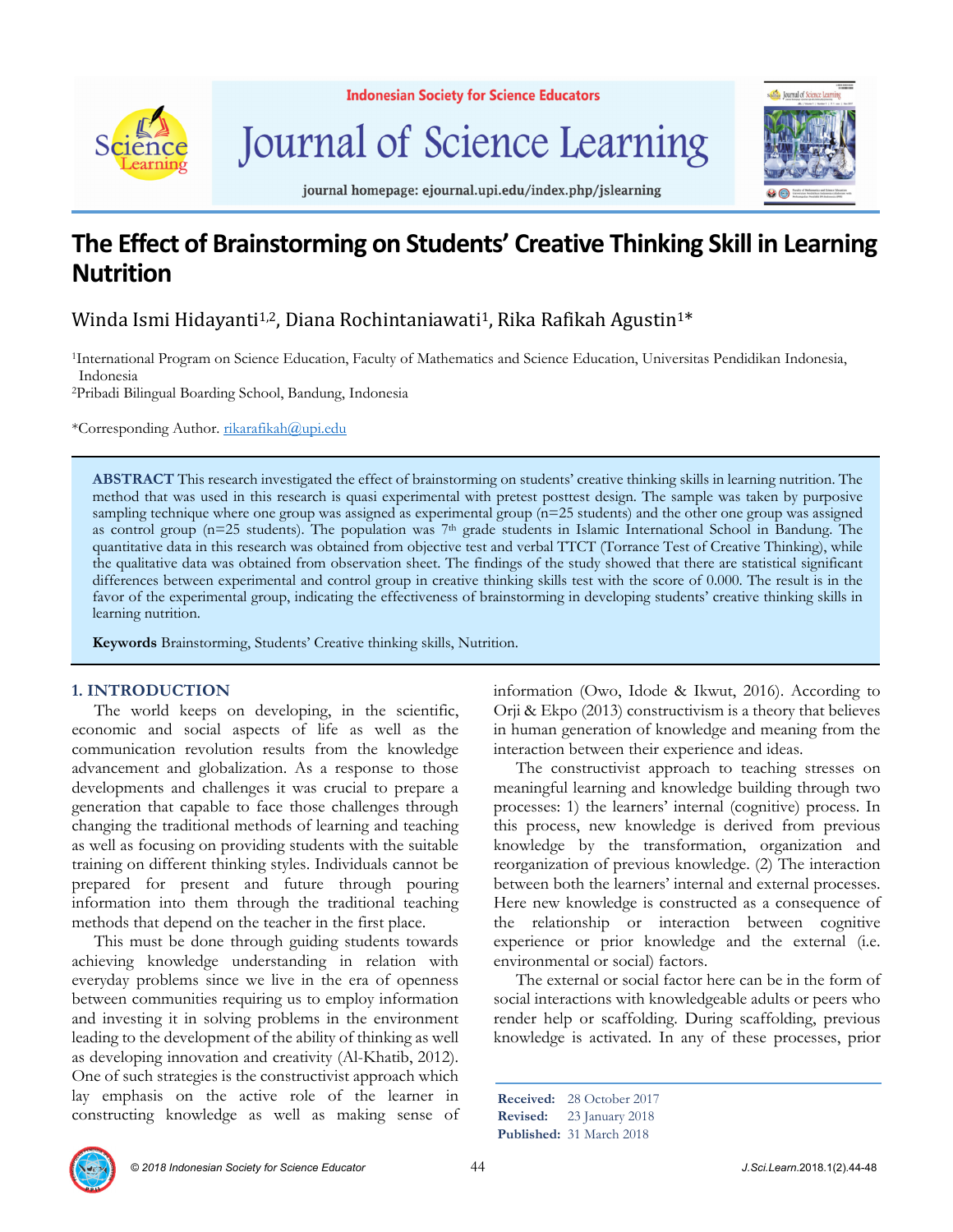knowledge is required for meaningful learning to take place (Owo, Idode & Ikwut, 2016).

Brainstorming as one of the constructivist techniques was originally introduced by an American advertising executive, Alex Osborn (1953) as a technique of generating ideas from a group of people in an attempt to solve a problem. He established this strategy when he realized that the traditional modes of business meetings were unable to create new ideas. He also proposed the following four rules for effective brainstorming: (i) No criticism of ideas: During brainstorming, judgment or criticism of ideas is excluded until the end of the session. (ii) Encouraging large quantities of ideas: Quantity of ideas is the major goal of brainstorming. The more ideas the group or participants generate, the more the chance of having good ideas among them. (iii) Building on each other's ideas: Combination and improvement of ideas are very necessary. Participants should be very free to associate, build and elaborate their own ideas based on ideas from others. (iv) Encourage every idea: Take every idea (both silly and intelligent ones) as valid, and encourage the participants to share their ideas (Owo, Idode & Ikwut, 2016).

Brainstorming can be viewed as a technique in which an individual or a group engages in critical thinking to generate wide-ranging ideas and creative solution toward solving a problem. This strategy is now widely applied in different fields of human endeavor including education (Owo, Idode & Ikwut, 2016). Brainstorming provides a free and open environment that encourages everyone to participate. Quirky ideas are welcomed and built upon, and all participants are encouraged to contribute fully, helping them develop a rich array of creative solutions.

When used during problem solving, brainstorming brings team members' diverse experience into play. It increases the richness of idea explored, which means that you can often find better solutions to the problems that you face. What's more, because brainstorming is fun, it helps team members bond, as they solve problems in a positive, rewarding environment. While brainstorming can be effective, it's important to approach it with an open mind and a spirit of non-judgment (Al-Mutairi, 2015).

Creative thinking skills are something that rarely considered as important in learning science. Teacher usually put logic as a the most essensial point and assume that creativity is not important in learning science. Creative thinking is known as a compound mental activity aiming to direct a strong desire to look for solutions or reaching original solutions that were not known before (Jarwan, 2008). Al-Khatib (2012) defined it as the multiple thinking that includes the breaking up of old ideas, making new connections, enlarging the limits of knowledge and the onset of wonderful ideas.

Many researchers assume that people are creative, but their degree of creativity are different from one to another (Siswono, 2010). In exercising to learn creatively, students can improve their creative thinking skills. The role of teacher is to provide the teaching and learning process that facilitates students to practice and improve their creative thinking skills.

# **2. METHOD**

The research method that was used in this research is Quasi Experiments. Cresswell (2012) stated that in education, many experimental situations occured in which researchers need to use intact groups. Quasi-experiments include assignment, but not random assignment of participants to groups. This is because the experimenter cannot artificially create groups for the experiment (Creswell, 2012). The design that was used in this research is pre-test post-test design.

The location of this research was an Islamic International Junior High School in Bandung. This school is located in urban area of Bandung. This school use English as their main language and Bahasa Indonesia (in Indonesian language, civics education, and social studies subject) and also Arabic (in Arabic language subject). This school use the mix of Cambridge IGCSE and *Kurikulum 2013* as its curriculum.

The population of this research was 7<sup>th</sup> grade students. The samples are 7<sup>th</sup> grade students from two classes, where one of them was assigned as experimental and the other as control group.

The sampling technique that was used in this research is Purposive Sampling. Purposive sampling was based on previous knowledge of a population and the specific purpose of the research, investigator use personal judgment to select a sample. Researchers do not simply study whoever is available but rather use their judgment to select a sample that they believe, based on prior information, will provide the data they need. (Fraenkel, Wallen & Hyun, 2007).

In this research, the concept of nutrition is limited based on Cambridge IGCSE Curriculum. The subtopics include (1) Nutrients, (2) Chemical test for nutrients, (3) The use of microorganism in industry, (4) Food additives.

There are two instruments that were used in this research; those are verbal TTCT and observation sheet. The TTCT was used to measure students' creative thinking skills that include fluency, flexibility, and originality. There are six questions that represent their creative thinking skills in asking, guessing causes, guessing consequences, product improvement, unusual uses and just suppose. The score range is from 0 to 3.

The second instrument which is the observation sheet contains the stages of activities which have to be done by the researcher in implementing brainstorming which has been adapted according to activities related with nutrition. The function of the observation sheet this research was to make sure that the researcher follows the appropriate steps while implimenting the brainstorming during the research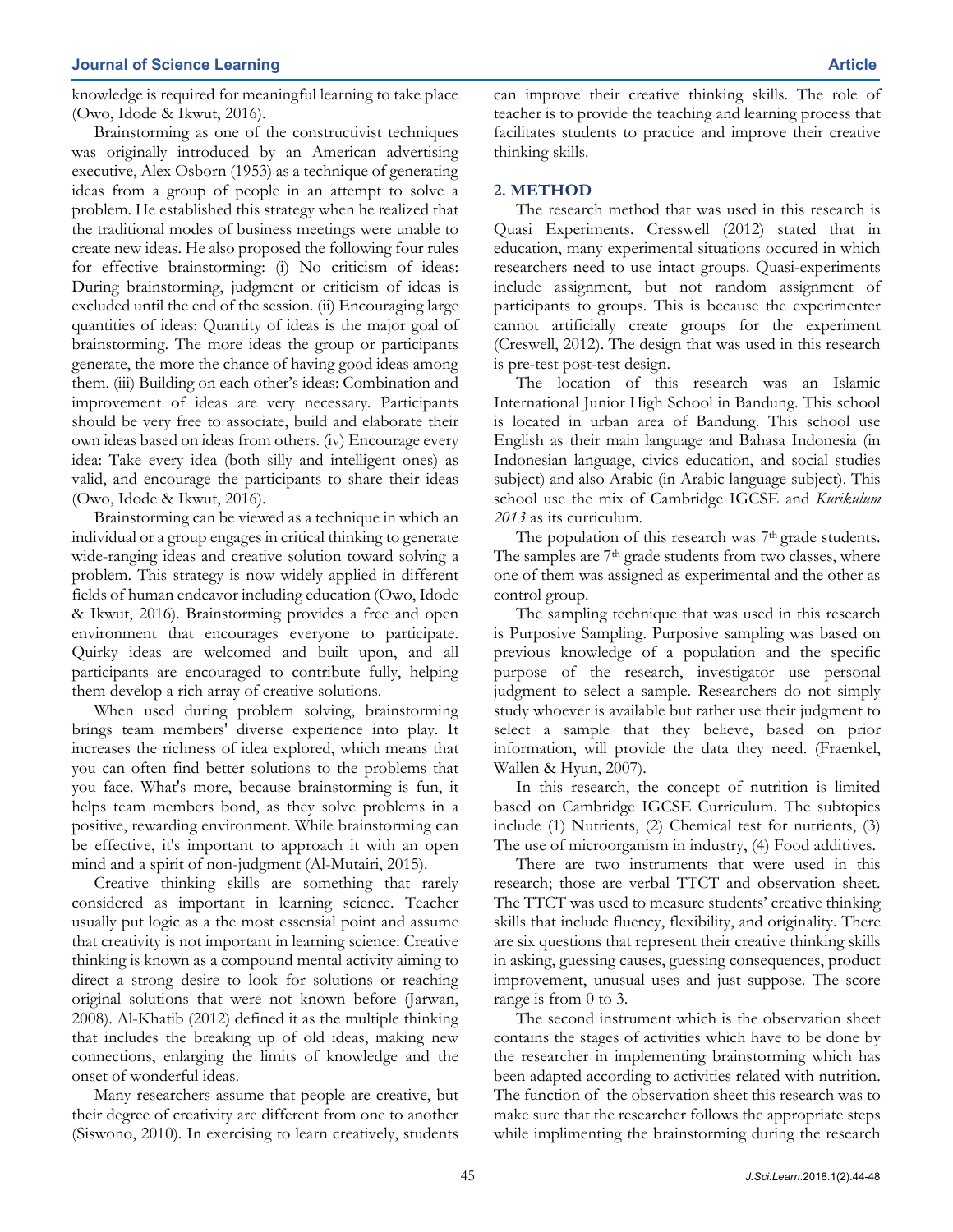#### **Journal of Science Learning Article**

and also acts as a guideline for the researcher. Observation sheet was in the form of checklist with 'yes' and 'no' column. The observation sheet was filled by the observer who was the science teacher of the school.

# **3. RESULT AND DISCUSSION**

The results show quantitative and qualitative data. The pre-test and the post-test are conducted to determine students' creative thinking skill before and after treatments. Qualitative analysis will describe how the implementation of brainstorming in the classroom.

## **3.1 The Implementation of Brainstorming**

The research was done in six meeting, where the first and last meetings were used for pretest and posttest. Before the first treatment, students were given the pretest in order to know their prior knowledge of nutrition as well as their creative thinking skill on the same concept. After 4 meetings of treatment, students were given the posttest to know the effect of brainstorming towards students' creative thinking skills in learning nutrition. In the beginning of each meeting, students were presented with daily life phenomenon that was related to the topic as a stimulus for students to create ideas through brainstorming.

The implementation of brainstorming was investigated by the observation sheet during the lesson. The percentage of brainstorming implementation is presented in Table 1.

According to Table 1 about the percentage of brainstorming implementation, teacher and students implemented or done all activities that has been determined in the lesson plan. The average of implementation percentage is 100% which according to Arikunto (2013) is categorized as very good.

From meeting one to meeting four, students showed an improvement of confidence. This finding is in line with result from Unin and Bearing (2016), that brainstorming contributes to the increase in students' motivation, confidence, and participation as reflected by the positive students' behavior during classroom observations. This was because active participation also led to an increase in the students' level of self-esteem or self-confidence.

According to the explanation above, it can be concluded that brainstorming can improve students'

**Table 1** The implementation of brainstorming

| Mee-<br>ting | Topic                                 | Imple-<br>mentation | Criteria                      |  |
|--------------|---------------------------------------|---------------------|-------------------------------|--|
|              | <b>Nutrients</b>                      | $100\%$             | All activities<br>implemented |  |
| 2            | Chemical Test for<br><b>Nutrients</b> | 100%                |                               |  |
| 3            | Microorganism in<br>Industry          | 100%                |                               |  |
| 4            | Food Additive                         | $100\%$             |                               |  |



**Critical thinking skills**

**Figure 1** The improvement of creative thinking skills in each aspect

creative thinking skill. Indicated by the more meeting they have, the more ideas they generated, and the more confident they were in delivering thedir ideas. This result supported the research from Al-Khatib (2012) that brainstorming is an effective strategy in developing creative thinking skills. This may be attributed to the nature of brainstorming strategy as a collective discussion strategy that encourage students to generate the highest number of ideas that are varied and creative in a spontaneous and free open climate that is not critical and doesn't limit the freedom of launching ideas.

This finding is consistent with the research from AlMutairi (2015) which showed a same result. Brainstorming can enhance students' creative thinking skill, especially in the term of generating creative ideas because it is attributed to the advantages of this strategy that are accepted among students. Some of those advantages are the preparing element and making students ready to participate in the sessions as well as joy environment that provide students with free climate that doesn't contain any critics and interference.

#### **3.2 Students' Creative Thinking Skills**

Students' creative thinking skill was measured by verbal TTCT that consisted of six questions which represent their ability in asking question, guessing causes, guessing consequences, improving product, determining unusual uses and the last was 'just suppose'. All those questions were aimed to measured fluency, flexibility and originality aspects of creative thinking skill. Pretest was used to identify students' creative thinking skill in nutrition concept before the brainstorming treatment. After students were given the treatment, students were faced with posttest to measure their improvement of creative thinking skill in learning nutrition.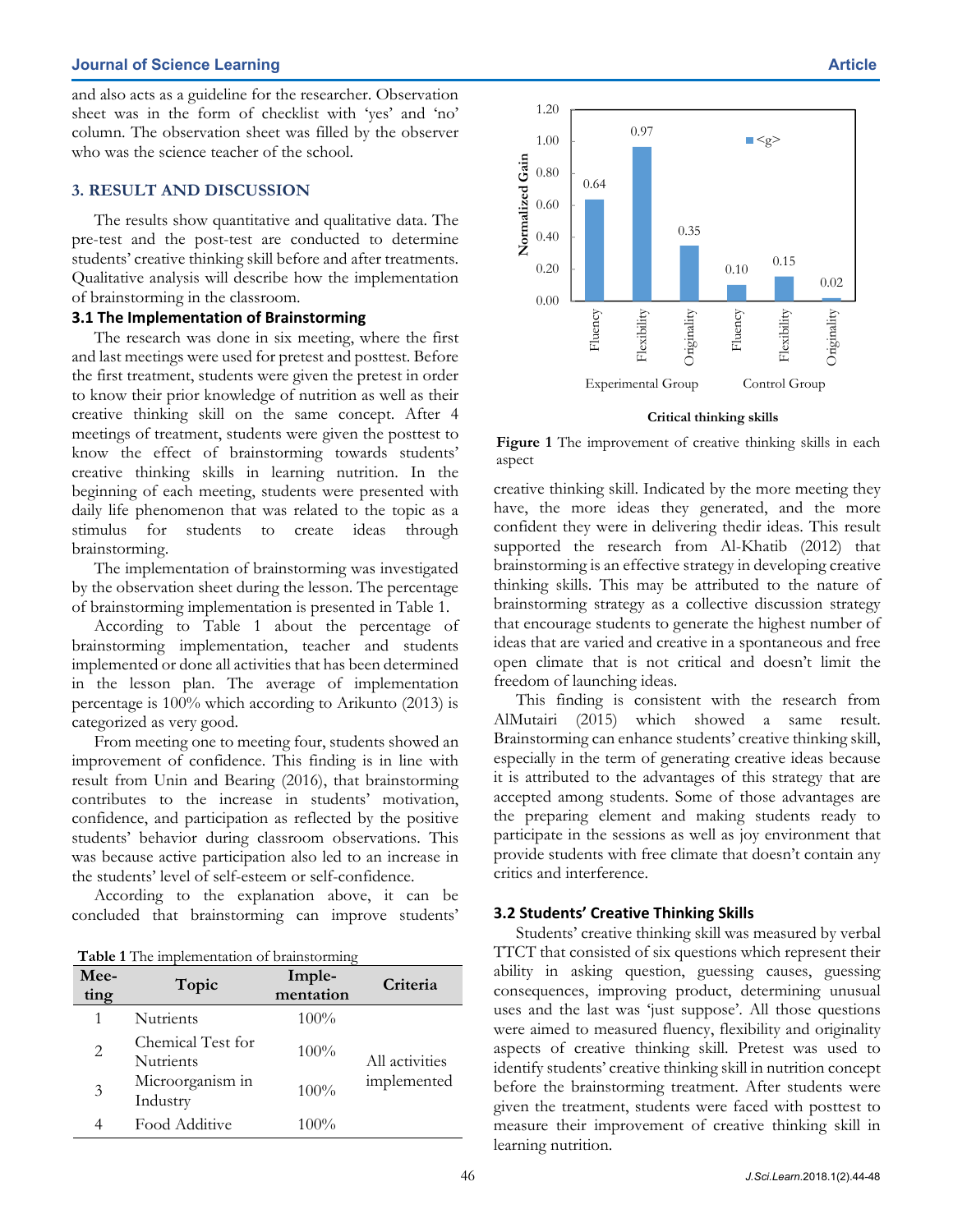| Table 2 The statistic test for students' creative thinking skills |  |  |  |
|-------------------------------------------------------------------|--|--|--|
|-------------------------------------------------------------------|--|--|--|

**Component** 

|                                     | <b>Control Group</b>                                                                                           | парспитента<br>Group    | <b>Control Group</b>    | парспитении<br>Group    |  |  |
|-------------------------------------|----------------------------------------------------------------------------------------------------------------|-------------------------|-------------------------|-------------------------|--|--|
| N                                   | 25                                                                                                             | 25                      | 25                      | 25                      |  |  |
| Average Score                       | 20.52                                                                                                          | 14.45                   | 29.26                   | 69.56                   |  |  |
| <b>Standard Deviation</b>           | 8.40                                                                                                           | 7.74                    | 10,00                   | 8.04                    |  |  |
| Maximum Score                       | 40,74                                                                                                          | 38,9                    | 48,15                   | 85,19                   |  |  |
| Minimum Score                       | 3,7                                                                                                            | 5,6                     | 9,26                    | 46,3                    |  |  |
| Kolmogorov-Smirnov Normality Test   |                                                                                                                |                         |                         |                         |  |  |
| Signification (sig. $\alpha$ =0.05) | 0.2                                                                                                            | 0.2                     | 0.2                     | 0.09                    |  |  |
| Conclusion                          | Normally<br>Distributed                                                                                        | Normally<br>Distributed | Normally<br>Distributed | Normally<br>Distributed |  |  |
| Levene's Homogeneity Test           |                                                                                                                |                         |                         |                         |  |  |
| Signification (sig. $\alpha$ =0.05) | 0.708                                                                                                          |                         | 0.170                   |                         |  |  |
| Conclusion                          | Homogenous                                                                                                     |                         | Homogenous              |                         |  |  |
| <b>Hypothesis Test</b>              |                                                                                                                |                         |                         |                         |  |  |
| Signification (sig. $\alpha$ =0.05) | Independent Sample T-Test sig (2-tailed) $\leq 0.05$ H <sub>0</sub> rejected, H <sub>1</sub> accepted<br>0.000 |                         |                         |                         |  |  |
| Conclusion                          | $H_1$ accepted, there is significant difference                                                                |                         |                         |                         |  |  |
|                                     |                                                                                                                |                         |                         |                         |  |  |

The statistic test was done in order to identify the difference of students' creative thinking skill between experimental and control group after the treatments. Table 2 is the statistical test result of students' creative thinking skill for both experimental and control group.

From Table 2, it can be concluded that there is a significant difference of students' creative thinking skill in learning nutrition between groups that was taught using brainstorming and common discussion method, where group that was trained using brainstorming show a better performance. Figure 1 also shows a better explanation regarding the improvement of each creative thinking skills (fluency, flexibility, and originality) of students. The effect of brainstorming in developing creative thinking as a whole and in its sub skills may be attributed to the advantages of this strategy that are accepted among students. Some of those advantages are the preparing element and making students ready to participate in the sessions as well as joy environment that provide students with a free climate that does not contain any critics and interference.

The result is in line with the research finding from Taleb, Hamza, & Wefky (2013) that there is a statistical significant difference between the performance of the experimental group that has been taught by brainstorming strategy and the control which has been taught by traditional method even in the total score of the test or its sub skills. This may be attributed to the nature of brainstorming strategy which help in developing multiple thinking that includes the breaking up of old ideas, making new connections, enlarging the limits of knowledge and the onset of wonderful ideas. As well as, one of the important reasons for this result is the acceptance of this strategy

among students and preparing element and making students ready to participate in the sessions as well as joy environment that provides students with a free climate that doesn't contain any critics and interference.

The finding was also consistent with the result from Sdouh (2013), that there was statistical different of students' creative thinking skill of those who learned by using brainstorming and those who were using computer education, where students that trained through brainstorming performed better. This may be attributed to approve the activities of creative thinking skills with the principles of brainstorming strategies based on problemsolving and decision-making and thinking about the reasons and causes to give an accurate explanation and judgment objectively away from bias and favoritism.

Aiamy & Haghani (2012) concluded that brainstorming was more effective in improving students' creative thinking skill compared to traditional and synectics method. They think of brainstorming as one of the best group decision making methods, that an individual in the group produces responses twice those by an individual alone. Variety is a rule of brainstorming which operates the creative part of brain so that it should dominate its judgmental thinking.

The latest finding from Mathari (2015) also proved that brainstorming can significantly improve students' creative thinking skill in learning science. It was because brainstorming demand students to actively getting involved in the teaching and learning process. With their active involvement, they can enriched their knowledge individually as well as in group set in solving problem that was given to them as creatively as possible.